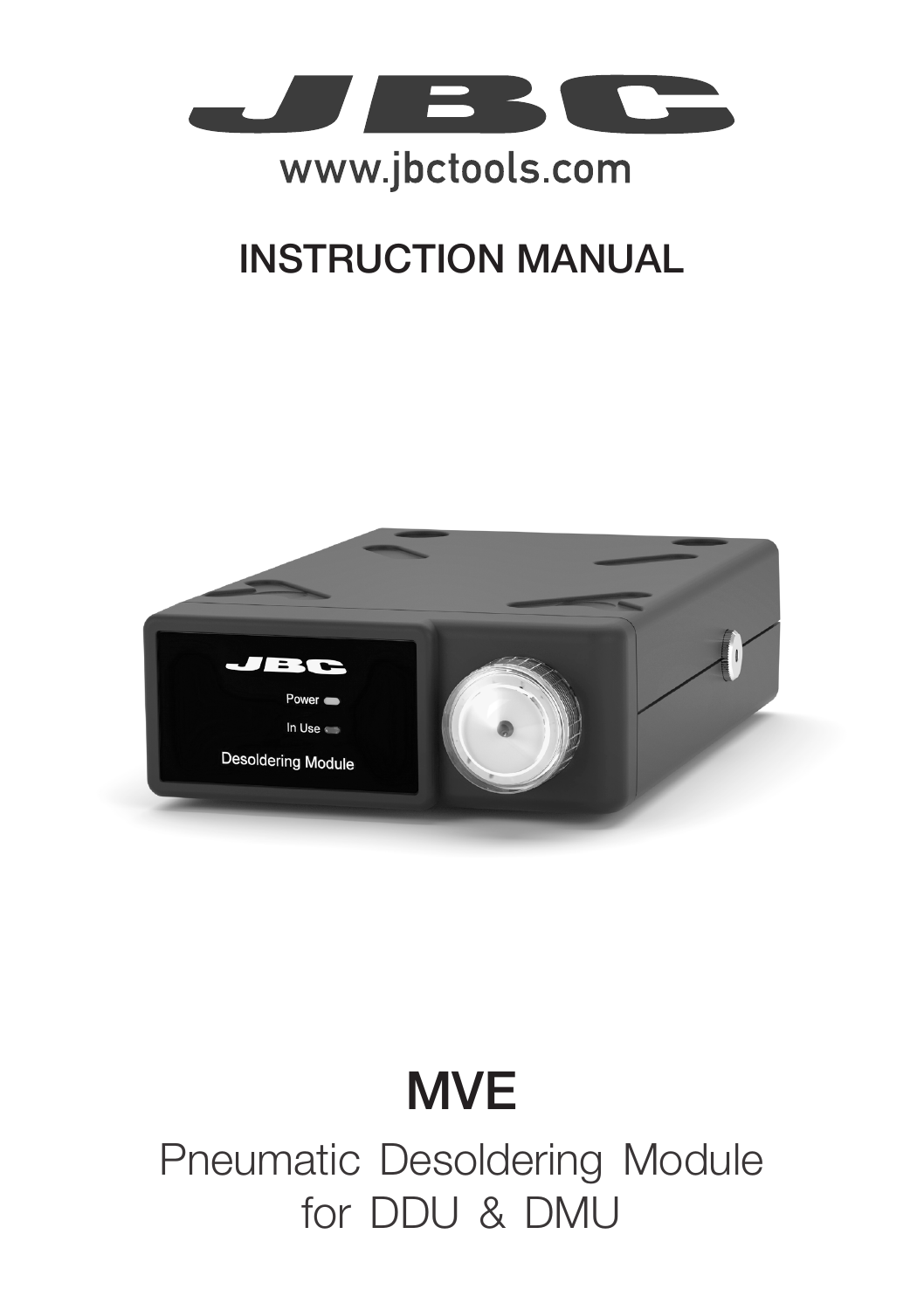This manual corresponds to the following reference:

MVE-A

### Packing List

The following items are included:



Pneumatic Desoldering Module .............................1 unit



Module Cable connector ........................1 unit Ref. 0024228



Suction Filter ..................1 unit Ref. 0821830





Paper Filter Box ............1 unit Ref. 0005966 *Ref. contains 50 filters*

Cotton Filter Set ........... 1 unit Ref. 0781046 *Ref. contains 10 filters*



Escape Filter Kit .......... 1 unit Ref. 0008446



#### Manual ..................................................................................................................................................... 1 unit Ref. 0027991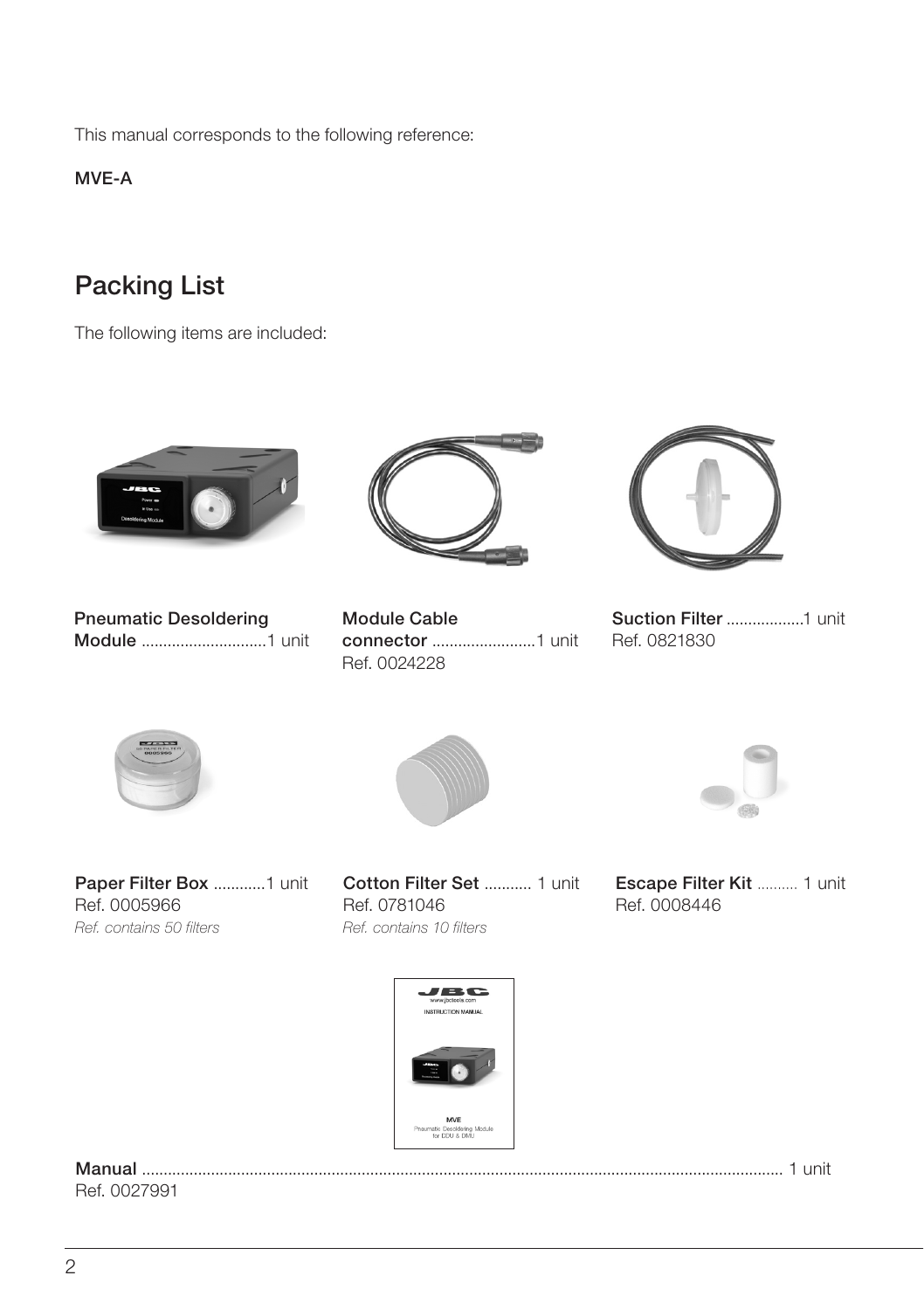



### **Compatibility**

Select the equipment that best suit your soldering or desoldering needs.

| Module     | Stand      | Tool         | Tip<br>Range     | <b>Control Units</b> |            | Peripherals |
|------------|------------|--------------|------------------|----------------------|------------|-------------|
|            |            |              |                  | <b>DDU</b>           | <b>DMU</b> | P405        |
| <b>MVE</b> | <b>DSS</b> | <b>DS360</b> | C360             |                      |            |             |
|            | <b>DRS</b> | <b>DR560</b> | C <sub>560</sub> |                      |            |             |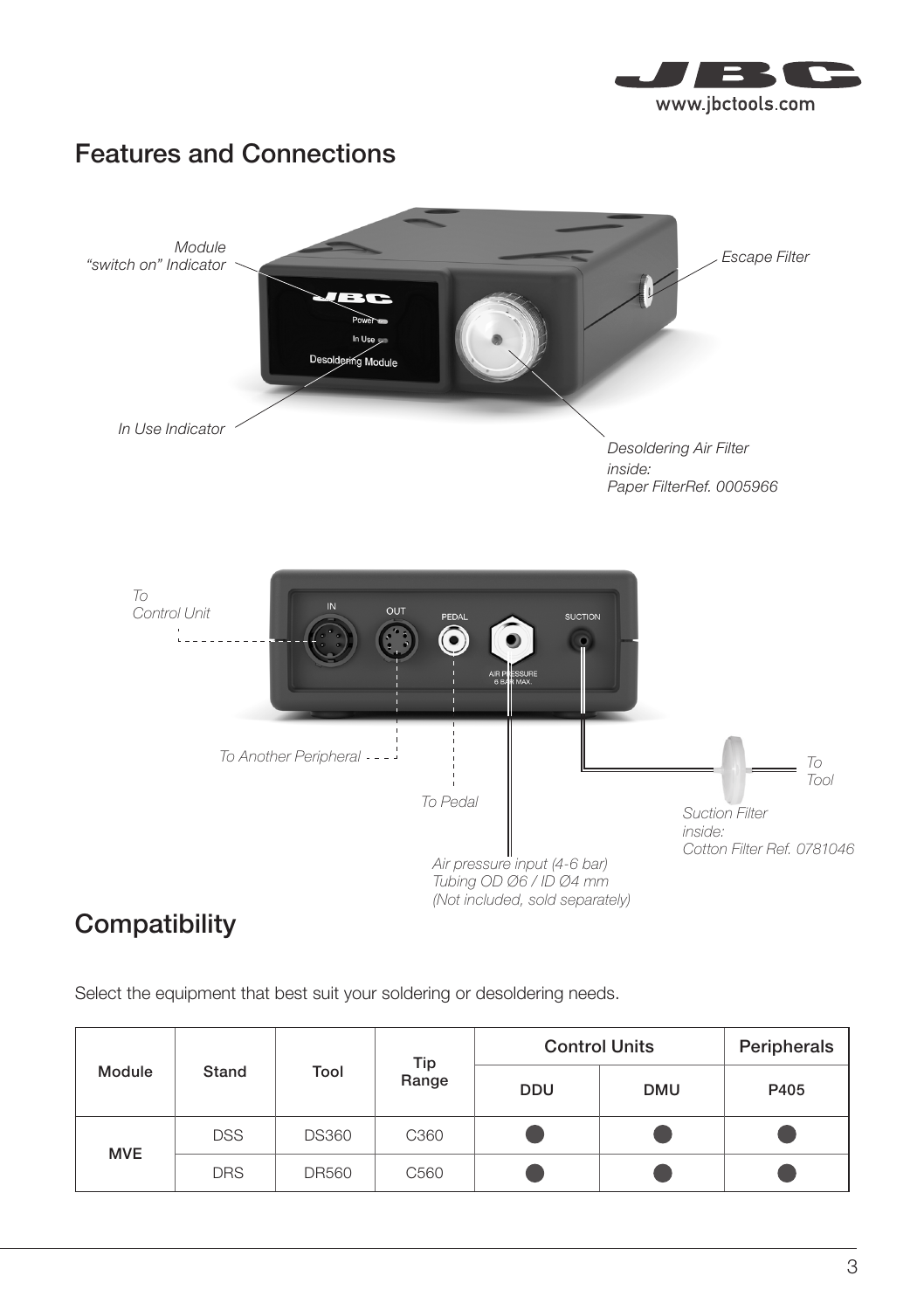### Initial Set up



 $\mathcal{A}$   $\Box$  you want to join with the module. After connecting the module, enter the **Peripherals** Menu and select the port which

Peripherals

#### For DDU Control Unit

**1.** Select the module from the list of peripheral echnocleared as "a", the second being "b", etc. is denoted as "a", the se<br>(e.g. MVE\_a, MVE\_b,...) connections. Remember your first connection

> 2. Press Menu or Back to save changes. Once set up, you can change the module settings by entering the **Peripherals** Menu.



### For DMU Control Unit

When a new module is detected, a pop-up screen appears.

> 1. To configure your Electric Suction Module press Setup in the popup window.

connections.Remember your first connection ? 2. Select the module from the list of peripheral is denoted as "a", the second being "b", etc. (e.g. MS\_a, MS\_b,...). Do the same with the pedal (e.g. PD\_a,...)

the peripheral. 3. Select the port of the tool you want to link to

> 4. Press Menu or Back to save changes. Once set up, you can change the module settings by entering the **Peripherals** Menu.



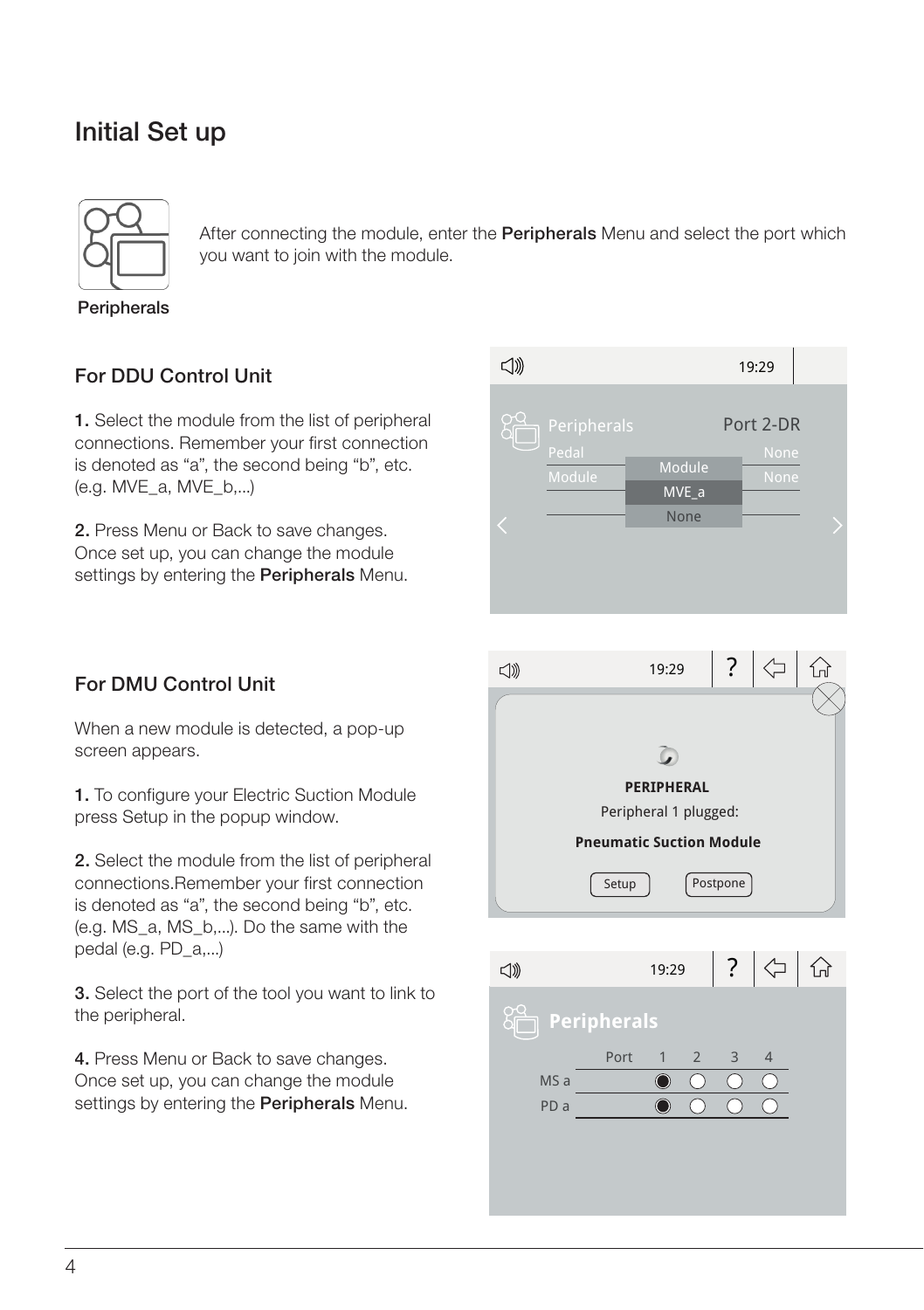

### **Maintenance**

Before carrying out maintenance, always unplug the electric and pneumatic connectors.

- Use a damp cloth to keep the casing clean.
- Periodically check all cable and tube connections.
- Keep filters clean to ensure proper solder suction and replace them when necessary.

Important: Do not use sharp pointed objects to open the suction filter.



- Use original JBC spare parts on
- Do not work with defective or damaged pieces.
- Repairs should only be performed by a JBC authorized technical service.
- Maintenance must not be carried out by children unless supervised.



Push the release ring (1) to remove the pneumatic tubing (2).

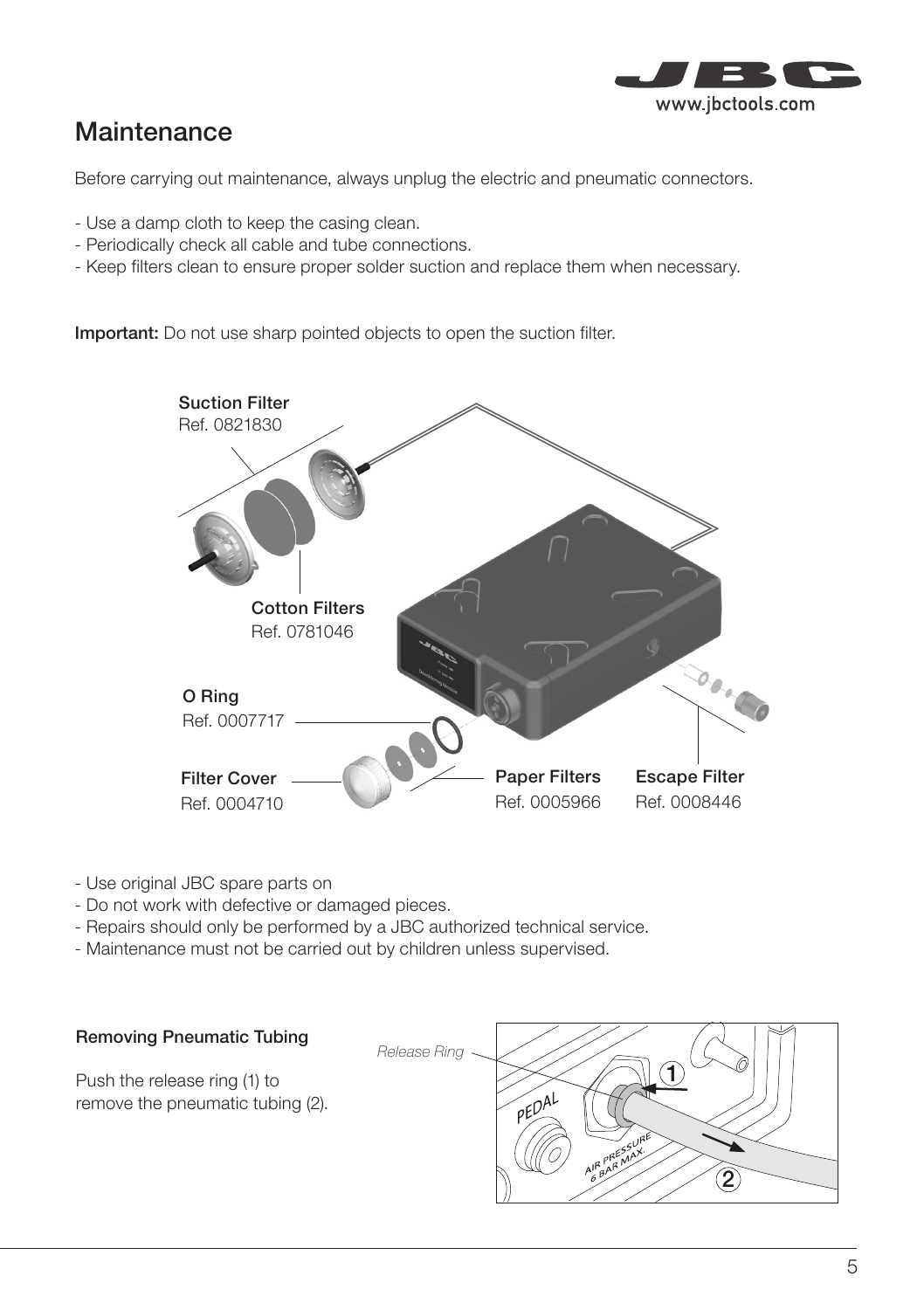### **Safety**



 It is imperative to follow safety guidelines to prevent electric shock, injury, fire or explosion.

- Do not use the units for any purpose other than soldering or rework. Incorrect use may cause fire.
- The power cord must be plugged into approved bases. Be sure that it is properly grounded before use. When unplugging it, hold the plug, not the wire.
- Do not work on electrically live parts.
- The tool should be placed in the stand when not in use in order to activate the sleep mode. The soldering tip or nozzle, the metal part of the tool and the stand may still be hot even when the station is turned off. Handle with care, including when adjusting the stand position.
- Do not leave the appliance unattended when it is on.
- Do not cover the ventilation grills. Heat can cause inflamable products to ignite.
- Avoid flux coming into contact with skin or eyes to prevent irritation.
- Be careful with the fumes produced when soldering.
- Keep your workplace clean and tidy. Wear appropriate protection glasses and gloves when working to avoid personal harm.
- Utmost care must be taken with liquid tin waste which can cause burns.
- This appliance can be used by children over the age of eight and also persons with reduced physical, sensory or mental capabilities or lack of experience provided that they have been given adequate supervision or instruction concerning use of the appliance and understand the hazards involved. Children must not play with the appliance.
- Maintenance must not be carried out by children unless supervised.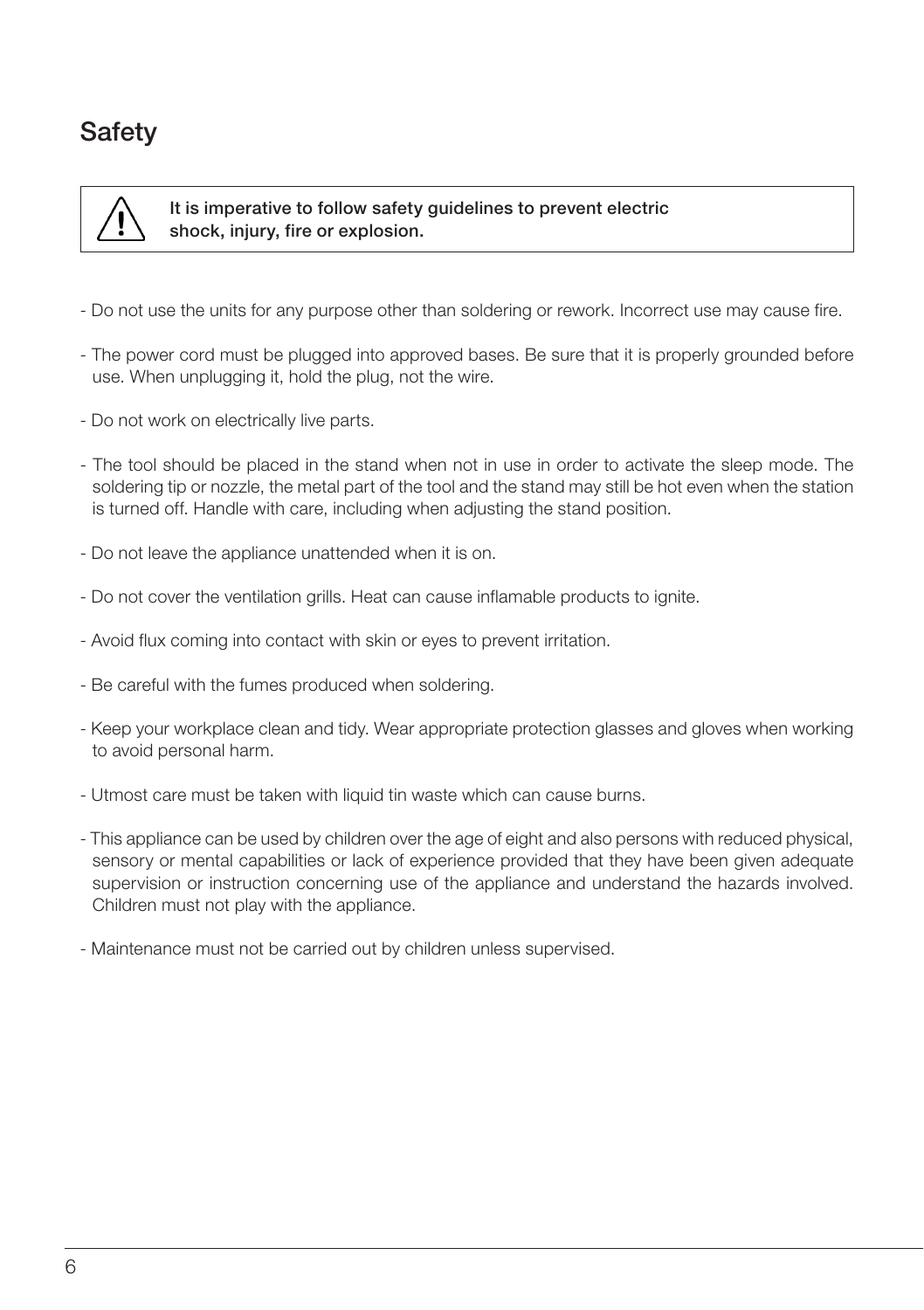

### Notes